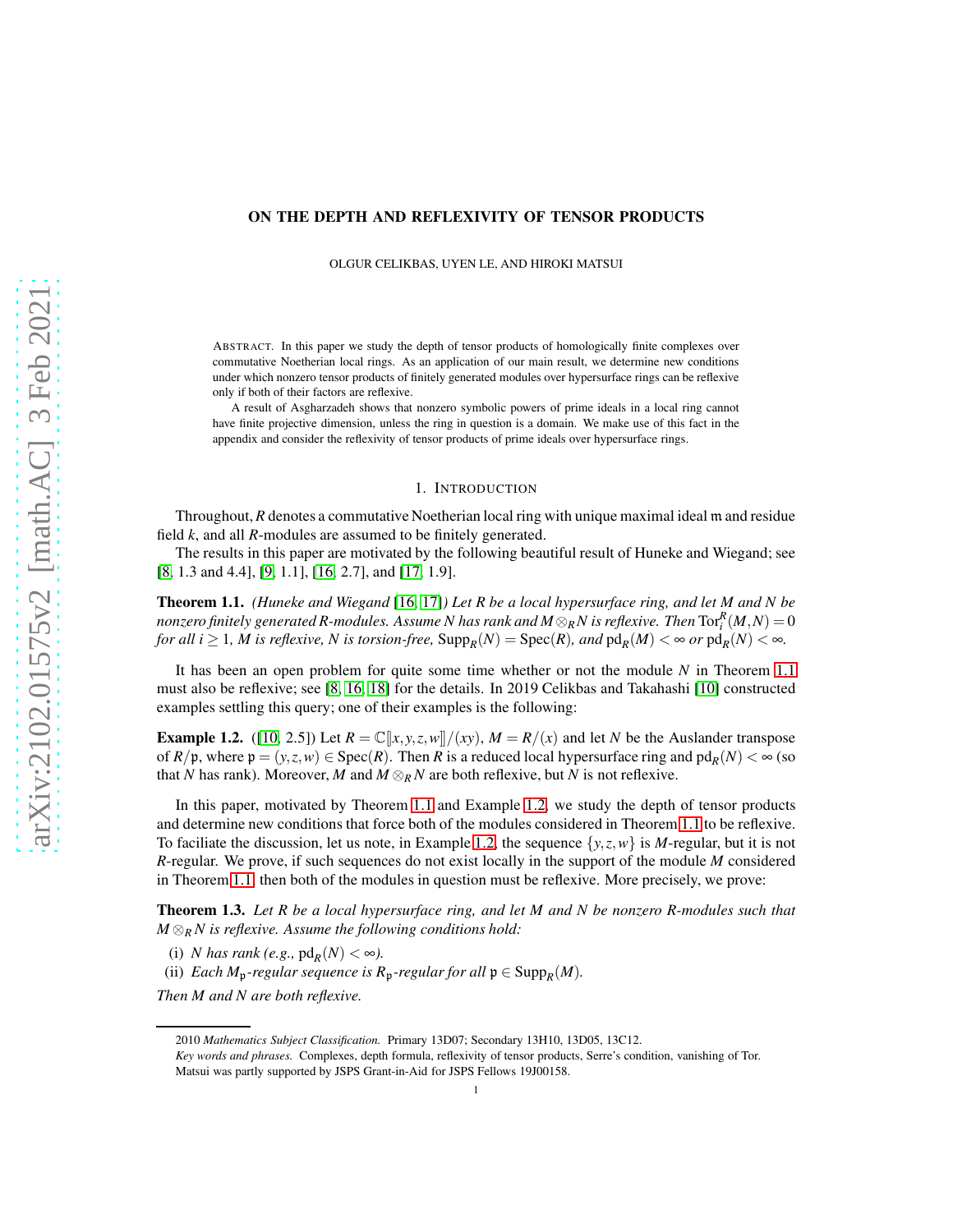<span id="page-1-3"></span>It is worth pointing out that the condition in part (ii) of Theorem [1.3](#page-0-2) holds provided that the module *M* in question has full support; see Corollary [3.8](#page-6-0) (note the module *M* considered in Example [1.2](#page-0-1) does not have full support). On the other hand, there are examples of modules – without full support – that satisfy the aforementioned condition of Theorem [1.3;](#page-0-2) see Examples [4.1](#page-6-1) and [4.2.](#page-7-0)

In Section 3 we establish Theorem [1.3](#page-0-2) as a consequence of our main result, namely Theorem [3.1,](#page-3-0) which concerns the depth of (derived) tensor products of homologically finite complexes that have finite complete intersection dimension over local rings. The proof of Theorem [1.3](#page-0-2) relies upon a relation between the condition in part (ii) of Theorem [1.3](#page-0-2) and a certain depth inequality, which does not hold for the module *M* in Example [1.2;](#page-0-1) see Corollary [3.4,](#page-4-0) Example [3.5,](#page-5-0) and Proposition [3.6.](#page-5-1)

In Section 4 we compare Theorem [1.3](#page-0-2) with the main result of [\[9\]](#page-9-1), in which the reflexivity of tensor products of modules under the setting of Theorem [1.1](#page-0-0) is also studied. We give examples and highlight that the condition we consider in part (ii) of Theorem [1.3](#page-0-2) is independent of the main tool used in [\[9\]](#page-9-1); see the examples and the first paragraph in Section 4.

In the appendix we give an application of Theorem [1.1:](#page-0-0) we prove that, if the tensor product of two prime ideals is reflexive over a hypersurface ring that is not a domain, then both of the primes considered must be minimal. In fact, due to the work of Asgharzadeh [\[2\]](#page-9-3), we are able to state our result in terms of the tensor product of symbolic powers of prime ideals; see Remark [A.1](#page-8-0) and Corollary [A.4.](#page-9-4)

# 2. PRELIMINARIES

We start by recording some definitions and preliminary results that are needed for our arguments.

2.1. Complexes ([\[11\]](#page-9-5)). Throughout, by an *R*-complex *X*, we mean a chain complex of *R*-modules which has homological differentials  $\partial_i^X : X_i \to X_{i-1}$ , and which is homologically finite, i.e.,  $H_i(X) = 0$  for all  $|i| \gg 0$  and each  $H_i(X)$  is a finitely generated *R*-module.

If *X* is a (not necessarily homologically finite) *R*-complex, we set:

$$
\sup X = \sup\{i \in \mathbb{Z} \mid H_i(X) \neq 0\} \text{ and } \inf X = \inf\{i \in \mathbb{Z} \mid H_i(X) \neq 0\}.
$$

Note we have that  $\sup X = -\infty$  if and only if  $H(X) = 0$  if and only if  $\inf X = \infty$ .

<span id="page-1-1"></span>2.2. If *X* and *Y* are *R*-complexes, then it follows that  $\inf(X \otimes_R^{\mathbf{L}} Y) = \inf(X) + \inf(Y)$ ; see [\[11,](#page-9-5) (A.4.11) and (A.4.16)]. Here,  $X \otimes_R^{\mathbf{L}} Y$  denotes the derived tensor product of *X* and *Y*.

2.3. Annihilator and Support ([\[11,](#page-9-5) A.8.4]). The *annihilator* and *support* of an *R*-complex *X* is:

$$
Ann_R(X) = \bigcap_{i \in \mathbb{Z}} Ann_R(H_i(X)) \text{ and } Supp_R(X) = \bigcup_{i \in \mathbb{Z}} Supp_R(H_i(X)).
$$

Note that the equality  $\text{Supp}_R(X) = \text{V}(\text{Ann}_R(X))$  holds.

<span id="page-1-2"></span>**2.4. Depth of complexes** ([\[11,](#page-9-5) [19\]](#page-10-3)). Let *X* be an *R*-complex, *I* an ideal of *R*, and let  $\underline{x} = x_1, \ldots, x_n$  be a generating set of *I*. Then the *I-depth* of *X* is defined as:

$$
depth_R(I, X) = n - sup(K(\underline{x}) \otimes_R^{\mathbf{L}} X).
$$

Here  $K(\chi)$  is the Koszul complex on  $\chi$ ; see [\[19,](#page-10-3) §2] and [\[11,](#page-9-5) (A.6.1)]. It is known that this definition is independent of the choice of generators of *I* [\[19,](#page-10-3) 1.3]. It follows that  $-\infty <$  depth<sub>*R*</sub>(*I*,*X*) ≤ *n*−sup*X*.

We set depth<sub>*R*</sub>(*X*) = depth<sub>*R*</sub>( $m$ ,*X*). Then, by our convention for complexes, depth<sub>*R*</sub>(*X*) is finite provided that  $H(X) \neq 0$ ; see [\[19,](#page-10-3) Observation on page 549]. Note also that depth<sub>*R*</sub>(0) = ∞.

The following facts play an important role in the proof of Theorem [3.1.](#page-3-0)

<span id="page-1-0"></span>2.5. Let *X* be an *R*-complex and *I* an ideal of *R*. Then the following hold:

- (i) depth<sub> $R_p$ </sub>  $(X_p) \ge$  depth $_{R_q}$   $(X_q)$  dim $(R_q/pR_q)$  for each  $p, q \in \text{Spec}(R)$  with  $p \subseteq q$ ; see [\[11,](#page-9-5) (A.6.2)].
- (ii) depth<sub>*R*</sub>(*I*,*X*) = inf{depth<sub>*R*<sup>p</sup></sub>(*X*<sub>p</sub>) |  $p \in V(I)$ }; see [\[15,](#page-10-4) 2.10].
- (iii) depth<sub>*R*</sub> $(I, X) =$ depth<sub>*R*</sub> $(\sqrt{I}, X)$ .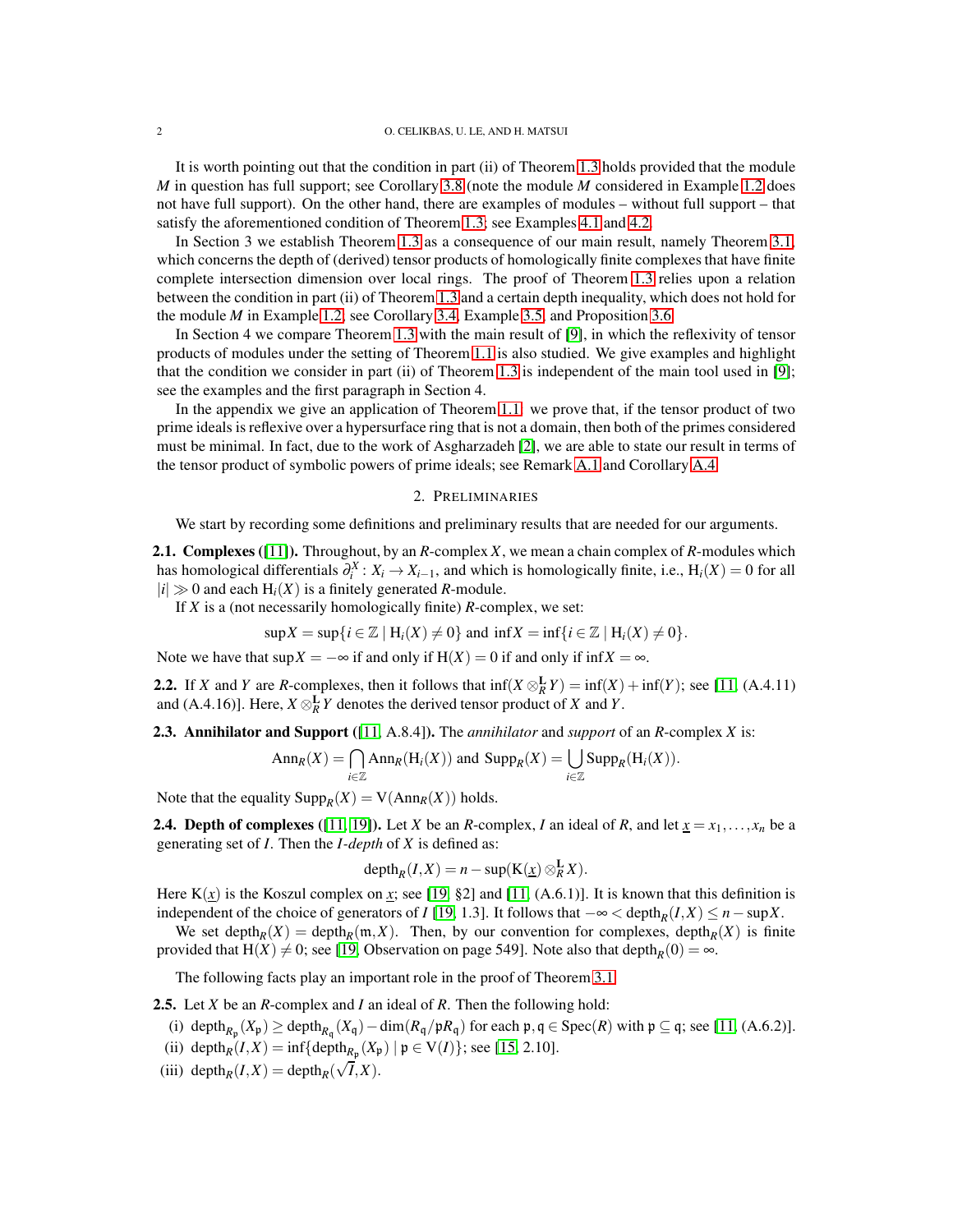<span id="page-2-3"></span>(iv) depth<sub>*R*</sub>(*I* + Ann<sub>*R*</sub>(*X*),*X*) = depth<sub>*R*</sub>(*I*,*X*).

Note that, as  $V(I) = V(\sqrt{I})$  and  $V(I + Ann_R(X)) = V(I) \cap Supp_R(X)$ , part (ii) yields parts (iii) and (iv).

**2.6. Serre's condition for complexes** ([\[8\]](#page-9-0)). Let *X* be an *R*-complex and let  $n \ge 0$  be an integer. Then *X* is said to satisfy *Serre's condition*  $(S_n)$  if the following inequality holds for each prime ideal p of *R*:

 $\operatorname{depth}_{R_{\mathfrak{p}}}(X_{\mathfrak{p}}) + \inf(X_{\mathfrak{p}}) \ge \min\{n, \dim(R_{\mathfrak{p}})\}.$ 

2.7. Complete intersection dimension of complexes ([\[4,](#page-9-6) [25\]](#page-10-5)). Let *X* be an *R*-complex. A diagram of local ring maps  $R \to R' \leftarrow S$  is called a *quasi-deformation* provided that  $R \to R'$  is flat and the kernel of the surjection  $R' \leftarrow S$  is generated by a regular sequence on *S*. The *complete intersection dimension* of *X* is defined as:

 $CI\text{-dim}_R(X) = \inf \{ \text{pd}_S(X \otimes_R^{\mathbf{L}} R') - \text{pd}_S(R') : R \to R' \leftarrow S \text{ is a quasi-deformation} \}.$ 

Some facts about the complete intersection dimension are recorded next:

<span id="page-2-1"></span>2.8. Let *X* be an *R*-complex. Then the following hold:

- (i) CI-dim<sub>*R*</sub>(*X*) ∈ { $-\infty$ } ∪ Z ∪ { $\infty$ }; see [\[25,](#page-10-5) 3.2.1].
- (ii) CI-dim<sub>*R*</sub>(*X*) = −∞ if and only if H(*X*) = 0; see [\[25,](#page-10-5) 3.2.2].
- (iii)  $\inf(X) \leq \sup(X) \leq \text{CI-dim}_R(X)$ ; see [\[25,](#page-10-5) 3.3].
- (iv) If CI-dim<sub>*R*</sub>(*X*) < ∞, then CI-dim<sub>*R*</sub>(*X*) = depth<sub>*R*</sub>(*R*) depth<sub>*R*</sub>(*X*); see [\[25,](#page-10-5) 3.3].
- (v) If *R* is a complete intersection, then CI-dim<sub>*R*</sub>(*X*) <  $\infty$ ; see [\[25,](#page-10-5) 3.5].

<span id="page-2-2"></span>**2.9. Derived Depth Formula.** Let *X* and *Y* be *R*-complexes. If CI-dim<sub>*R*</sub>(*X*) <  $\infty$  and *X*  $\otimes_R^{\mathbf{L}} Y$  is bounded, i.e.,  $\text{Tor}_i^R(X, Y) = 0$  for all  $i \gg 0$ , then the equality depth $_R(X) + \text{depth}_R(Y) = \text{depth}(R) + \text{depth}_R(X \otimes_R^{\mathbf{L}} Y)$ holds, i.e., the pair (*X*,*Y*) satisfies the *derived depth formula*; see [\[12,](#page-9-7) 4.4].

We need a few arguments from the proof of [\[8,](#page-9-0) 3.1] to establish our main result. In the following, for the sake of completeness, we include the arguments we need, along with a few additional details that are not explicitly stated in [\[8\]](#page-9-0).

<span id="page-2-0"></span>**2.10.** ([\[8,](#page-9-0) see the proof of 3.1]) Let *X* and *Y* be *R*-complexes such that  $H(X) \neq 0 \neq H(Y)$ . Assume CI-dim<sub>*R*</sub>(*X*) < ∞. Assume further *X*  $\otimes_R^{\mathbf{L}} Y$  is bounded and satisfies (*S<sub>n</sub>*) for some  $n \ge 0$ .

Let  $p \in \text{Supp}_R(Y)$ . We proceed and look at depth<sub> $R_p(Y_p)$ </sub> + inf( $Y_p$ ). We pick a minimal prime ideal q of  $p + Ann_R(X)$  and consider the following three cases separately: dim( $R_q$ )  $\leq n$ , dim( $R_q$ )  $> n$ , and  $\mathfrak{p} \in \text{Supp}_R(X)$ . Note that, by the choice, we have that  $\mathfrak{q} \in \text{Supp}_R(X \otimes_R^{\mathbf{L}} Y)$ .

*Case 1*. Assume dim( $R_q$ )  $\leq n$ . Then it follows:

$$
depth_{R_p}(Y_p) + inf(Y_p) = depth_{(R_q)_{pR_q}} ((Y_q)_{pR_q}) + inf((Y_q)_{pR_q})
$$
  
\n
$$
\geq [depth_{R_q}(Y_q) - dim(R_q/pR_q)] + inf(Y_q)
$$
  
\n
$$
= [depth_{R_q}(X_q \otimes_{R_q}^{\mathbf{L}} Y_q) + depth(R_q) - depth_{R_q}(X_q)] - dim(R_q/pR_q) + inf(Y_q)
$$
  
\n
$$
= [depth_{R_q}(X_q \otimes_{R_q}^{\mathbf{L}} Y_q) + CI-dim_{R_q}(X_q)] - dim(R_q/pR_q) + inf(Y_q)
$$
  
\n(2.10.1)  
\n
$$
\geq [depth_{R_q}(X_q \otimes_{R_q}^{\mathbf{L}} Y_q) + inf(X_q)] - dim(R_q/pR_q) + inf(Y_q)
$$
  
\n
$$
= depth_{R_q}(X_q \otimes_{R_q}^{\mathbf{L}} Y_q) + inf(X_q \otimes_{R_q}^{\mathbf{L}} Y_q) - dim(R_q/pR_q)
$$
  
\n
$$
\geq min\{n, dim(R_q)\} - dim(R_q/pR_q)
$$
  
\n
$$
\geq dim(R_p)
$$
  
\n
$$
\geq min\{n, dim(R_p)\}.
$$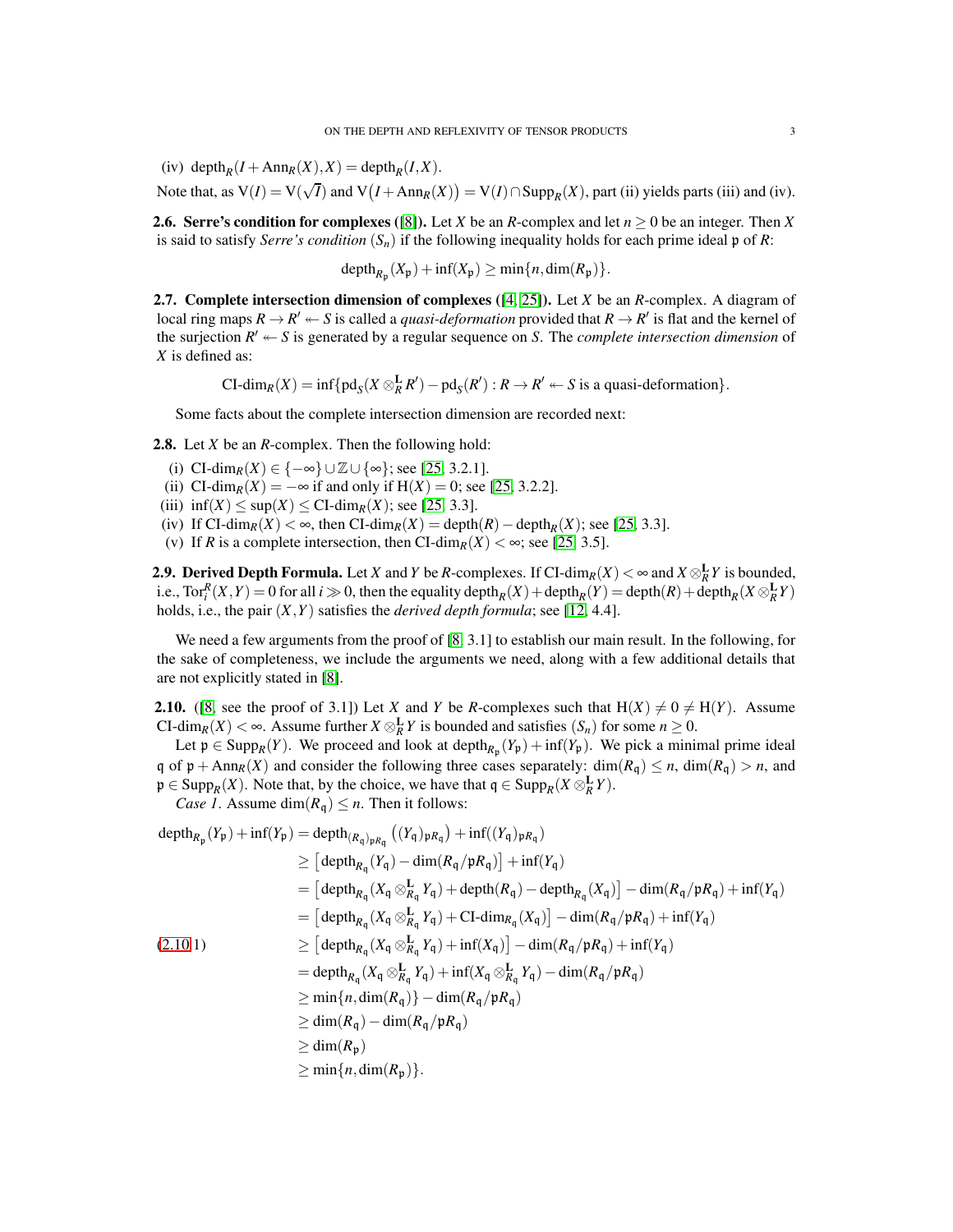Here, in [\(2.10.](#page-2-0)1), the first inequality follows from [2.5\(](#page-1-0)i) and the definition of inf, the second inequality follows from [2.8\(](#page-2-1)iii), and the third inequaliy is due to the fact that  $X \otimes_R^{\mathbf{L}} Y$  satisfies  $(S_n)$ ; note that the other inequalities are standard. For the equalities in [\(2.10.](#page-2-0)1), the first one is due to localization, the second one follows from [2.9,](#page-2-2) the third one is due to [2.8\(](#page-2-1)iv), and the fourth one can be obtained by [2.2.](#page-1-1)

*Case 2.* Assume  $dim(R_q) > n$ , and set  $t = depth_{R_q}(X_q \otimes_{R_q}^{\mathbf{L}} Y_q) + inf(X_q \otimes_{R_q}^{\mathbf{L}} Y_q)$ . Then it follows:

$$
\begin{aligned}\n\text{depth}_{R_{\mathfrak{p}}}(Y_{\mathfrak{p}}) + \inf(Y_{\mathfrak{p}}) &\geq \text{depth}_{R_{\mathfrak{q}}}(Y_{\mathfrak{q}}) + \inf(Y_{\mathfrak{q}}) - \dim(R_{\mathfrak{q}}/\mathfrak{p}R_{\mathfrak{q}}) \\
&= \text{depth}(R_{\mathfrak{q}}) - (\text{depth}_{R_{\mathfrak{q}}}(X_{\mathfrak{q}}) + \inf(X_{\mathfrak{q}})) + t - \dim(R_{\mathfrak{q}}/\mathfrak{p}R_{\mathfrak{q}}) \\
&\geq \text{depth}(R_{\mathfrak{q}}) - (\text{depth}_{R_{\mathfrak{q}}}(X_{\mathfrak{q}}) + \inf(X_{\mathfrak{q}})) + n - \dim(R_{\mathfrak{q}}/\mathfrak{p}R_{\mathfrak{q}}) \\
&\geq \text{depth}(R_{\mathfrak{q}}) - (\text{depth}_{R_{\mathfrak{q}}}(X_{\mathfrak{q}}) + \inf(X_{\mathfrak{q}})) + n + \dim(R_{\mathfrak{p}}) - \dim(R_{\mathfrak{q}}).\n\end{aligned}
$$

Here, in [\(2.10.](#page-2-0)2), the first inequality is due to [2.5\(](#page-1-0)i) and the definition of inf, the second inequality is due to the fact that  $X \otimes_R^{\mathbf{L}} Y$  satisfies  $(S_n)$  and dim $(R_q) > n$ , and the third inequality is standard. Moreover, the equality in [\(2.10.](#page-2-0)2) follows from [2.2](#page-1-1) and [2.9.](#page-2-2)

*Case 3*. Assume  $p \in \text{Supp}_R(X)$ . Then one has  $q = p$ . Set dim( $R_p$ ) = *l*. If  $l \leq n$ , then it follows by Case 1 that depth<sub> $R_p$ </sub>  $(Y_p)$  + inf $(Y_p)$   $\geq$  min $\{n, \dim(R_p)\}$ . Next assume  $l > n$ . Then it follows that:

$$
\begin{aligned}\n\text{depth}_{R_{\mathfrak{p}}}(Y_{\mathfrak{p}}) + \inf(Y_{\mathfrak{p}}) &\ge \text{depth}(R_{\mathfrak{p}}) - \left(\text{depth}_{R_{\mathfrak{p}}}(X_{\mathfrak{p}}) + \inf(X_{\mathfrak{p}})\right) + n + \dim(R_{\mathfrak{p}}) - \dim(R_{\mathfrak{p}}) \\
&= \text{CI-dim}_{R_{\mathfrak{p}}}(X_{\mathfrak{p}}) - \inf(X_{\mathfrak{p}}) + n \\
&\ge n \ge \min\{n, \dim(R_{\mathfrak{p}})\}.\n\end{aligned}
$$

Here, in [\(2.10.](#page-2-0)3), the first inequality follows by Case 2, the second inequality is due to [2.8\(](#page-2-1)iii), and the equality is due to [2.8\(](#page-2-1)iv). So, if  $\mathfrak{p} \in \text{Supp}_R(X)$ , we have that depth $_{R_{\mathfrak{p}}}(Y_{\mathfrak{p}}) + \inf Y_{\mathfrak{p}} \ge \min \{n, \dim(R_{\mathfrak{p}})\}.$ 

### 3. PROOF OF THE MAIN THEOREM AND COROLLARIES

We are now ready to prove the main result in this paper, namely Theorem [3.1.](#page-3-0) The proof of the theorem is motivated by the results given in [2.10,](#page-2-0) but the gist of our argument is different: the finishing touch of the proof of Theorem [3.1](#page-3-0) relies upon an application of the properties stated in [2.5.](#page-1-0)

We set, for  $q \in \text{Spec}(R)$ , that  $\bigcup (q) = \{ \mathfrak{p} \in \text{Spec}(R) : \mathfrak{p} \subseteq q \text{ where height}_R(\mathfrak{p}) > 0 \}.$ 

<span id="page-3-0"></span>**Theorem 3.1.** Let R be a local ring, and let X and Y be R-complexes such that  $H(X) \neq 0 \neq H(Y)$ . *Assume m and n are nonnegative integers and the following conditions hold:*

(i) 
$$
CI\text{-dim}_R(X) < \infty
$$
.

- (ii)  $X \otimes_R^{\mathbf{L}} Y$  is bounded, i.e.,  $\text{Tor}_i^R(X,Y) = 0$  for all  $i \gg 0$ .
- (iii)  $X \otimes_R^{\mathbf{L}} Y$  *satisfies Serre's condition*  $(S_n)$ *.*

(iv)  $If \mathfrak{q} \in \text{Supp}_R(X \otimes_R^{\mathbf{L}} Y)$ , then depth<sub> $R_{\mathfrak{q}}(\mathfrak{p}R_{\mathfrak{q}}, X_{\mathfrak{q}}) + \inf(X_{\mathfrak{q}}) \leq \text{depth}_{R_{\mathfrak{q}}}(\mathfrak{p}R_{\mathfrak{q}}, R_{\mathfrak{q}}) + m$  for all  $\mathfrak{p} \in \mathsf{U}(\mathfrak{q})$ .</sub>

*Then Y satisfies Serre's condition*  $(S_{n-m})$ *.* 

*Proof.* Let  $\mathfrak{p} \in \text{Supp}_R(Y)$ . We want to show that the following inequality holds:

(3.1.1) 
$$
\text{depth}_{R_{\mathfrak{p}}}(Y_{\mathfrak{p}}) + \text{inf}(Y_{\mathfrak{p}}) \geq \min\{n-m,\dim(R_{\mathfrak{p}})\}.
$$

If  $\dim(R_p) = 0$ , then [\(3.1.](#page-3-0)1) holds trivially. Moreover, if  $p \in \text{Supp}_R(X)$ , then the inequality (3.1.1) holds by Case 3 of [2.10.](#page-2-0) Hence we assume  $dim(R_p) > 0$ ,  $p \notin Supp_R(X)$ , and pick a prime ideal q of *R* which is minimal over  $\mathfrak{p} + \text{Ann}_R(X)$ . Then it follows that  $\mathfrak{q} \in \text{Supp}_R(X \otimes_R^{\mathbf{L}} Y)$ .

If dim( $R_q$ )  $\leq n$ , then [\(3.1.](#page-3-0)1) holds by Case 1 of [2.10.](#page-2-0) Hence, we further assume that dim( $R_q$ )  $> n$ . Therefore, Case 2 of [2.10](#page-2-0) yields:

$$
\text{(3.1.2)} \quad \text{depth}_{R_{\mathfrak{p}}}(Y_{\mathfrak{p}}) + \inf(Y_{\mathfrak{q}}) \ge \text{depth}(R_{\mathfrak{q}}) - (\text{depth}_{R_{\mathfrak{q}}}(X_{\mathfrak{q}}) + \inf(X_{\mathfrak{q}})) + n + \dim(R_{\mathfrak{p}}) - \dim(R_{\mathfrak{q}})
$$
\n
$$
= n + \dim(R_{\mathfrak{p}}) - (\text{depth}_{R_{\mathfrak{q}}}(X_{\mathfrak{q}}) + \inf(X_{\mathfrak{q}})).
$$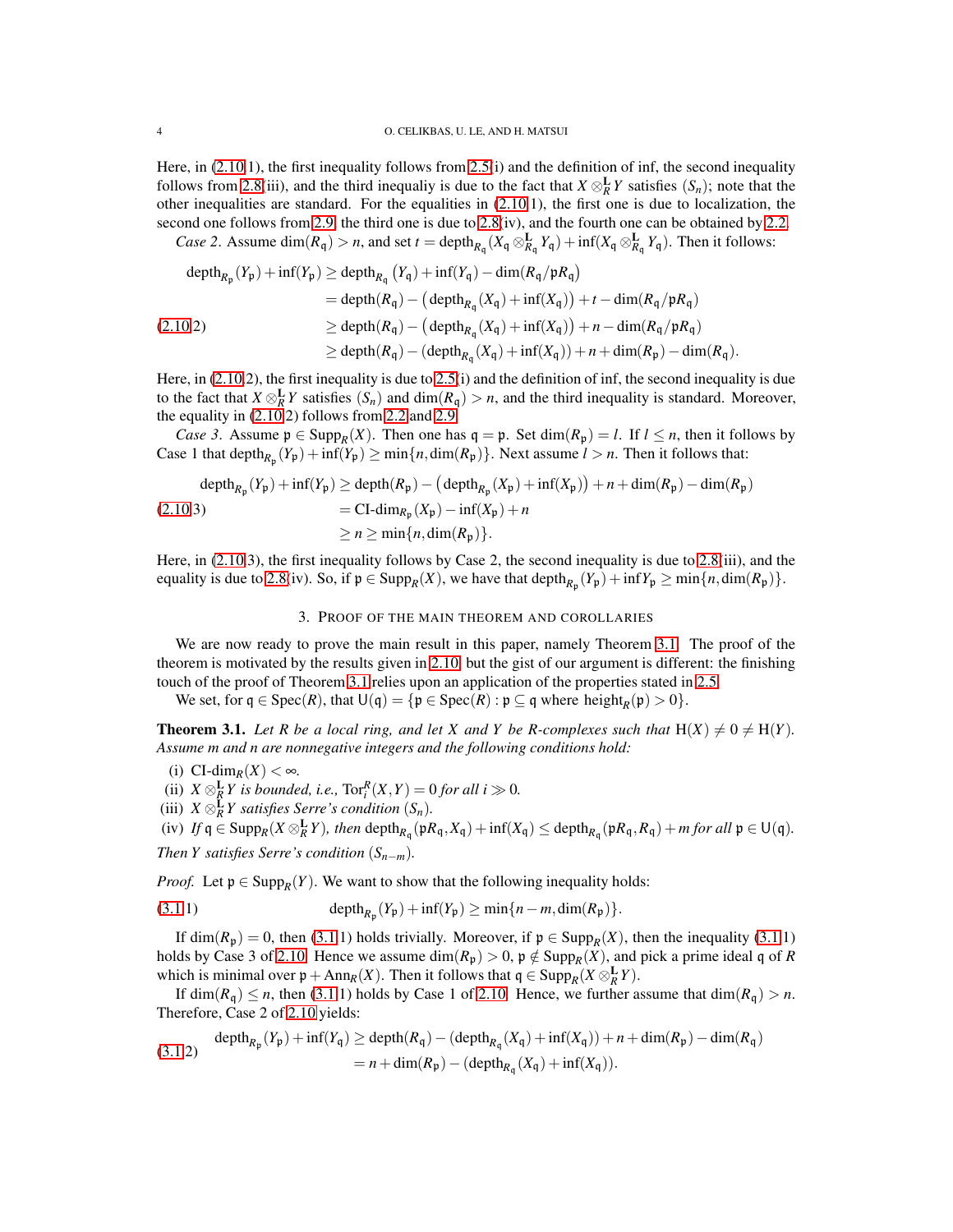<span id="page-4-2"></span>Now we suppose depth<sub> $R_p$ </sub> $(Y_p)$  + inf $(Y_p)$  < min $\{n - m, \dim(R_p)\}$  and look for a contradiction. Note that we have  $n - m > \text{depth}_{R_p}(Y_p) + \text{inf}(Y_p)$  and so [\(3.1.](#page-3-0)2) shows:

(3.1.3) 
$$
\dim(R_{\mathfrak{p}}) < \operatorname{depth}_{R_{\mathfrak{q}}}(X_{\mathfrak{q}}) + \inf(X_{\mathfrak{q}}) - m.
$$

Note that the following inequalities hold:

(3.1.4)  
\n
$$
\begin{aligned}\n\operatorname{depth}_{R_{\mathfrak{q}}}(\mathfrak{p}R_{\mathfrak{q}}, X_{\mathfrak{q}}) + \inf(X_{\mathfrak{q}}) - m &\leq \operatorname{depth}_{R_{\mathfrak{q}}}(\mathfrak{p}R_{\mathfrak{q}}, R_{\mathfrak{q}}) \\
&\leq \operatorname{depth}(R_{\mathfrak{q}}) \operatorname{depth}_{R_{\mathfrak{q}}}(R_{\mathfrak{p}}) \\
&\leq \operatorname{dim}(R_{\mathfrak{p}}) \\
&\leq \operatorname{depth}_{R_{\mathfrak{q}}}(X_{\mathfrak{q}}) + \inf(X_{\mathfrak{q}}) - m.\n\end{aligned}
$$

In [\(3.1.](#page-3-0)4), the first inequality is due to the hypothesis (iv) since  $q \in \text{Supp}_R(X \otimes_R^{\mathbf{L}} Y)$  and  $p \in \mathsf{U}(q)$ . Moreover, the second inequality of  $(3.1.4)$  $(3.1.4)$  follows from [2.5\(](#page-1-0)ii), the third one is by  $[6, 1.2.12]$  $[6, 1.2.12]$ , and the forth one is due to  $(3.1.3)$ . Hence  $(3.1.4)$  gives:

$$
(3.1.5) \t\operatorname{depth}_{R_{\mathfrak{q}}}(pR_{\mathfrak{q}}, X_{\mathfrak{q}}) < \operatorname{depth}_{R_{\mathfrak{q}}}(X_{\mathfrak{q}}).
$$

On the other hand, we have:

(3.1.6)  
\n
$$
\begin{array}{rcl}\n\text{depth}_{R_{q}}(X_{q}) &=& \text{depth}_{R_{q}}(qR_{q}, X_{q}) \\
&=& \text{depth}_{R_{q}}\left(\sqrt{\mathfrak{p}R_{q} + \text{Ann}_{R_{q}}(X_{q})}, X_{q}\right) \\
&=& \text{depth}_{R_{q}}(\mathfrak{p}R_{q} + \text{Ann}_{R_{q}}(X_{q}), X_{q}) \\
&=& \text{depth}_{R_{q}}(\mathfrak{p}R_{q}, X_{q})\n\end{array}
$$

In [\(3.1.](#page-3-0)6), the first equality follows from [2.4,](#page-1-2) the second one is due to the fact that  $pR_q + Ann_{R_q}(X_q)$  is  $qR_q$ -primary, and the last two equalities follow from [2.5\(](#page-1-0)iii) and 2.5(iv), respectively.

Consequently, in view of [\(3.1.](#page-3-0)5) and [\(3.1.](#page-3-0)6), we obtain a contradiction. This contradiction implies that the inequality  $(3.1.1)$  $(3.1.1)$  holds, and hence completes the proof.

We proceed by recording some consequences of Theorem [3.1.](#page-3-0)

<span id="page-4-1"></span>Corollary 3.2. *Let R be a local ring, M and N be finitely generated R-modules, and let m and n be nonnegative integers. Assume the following hold:*

(i)  $CI\text{-dim}_R(M) < \infty$ .

- (ii)  $\text{Tor}_{i}^{R}(M,N) = 0$  *for all i*  $\geq 1$ *.*
- (iii)  $M \otimes_R N$  *satisfies Serre's condition*  $(S_n)$ *.*

 $f(\mathbf{v})$  *If*  $\mathbf{q} \in \text{Supp}_R(M \otimes_R N)$ , then depth $R_{\mathbf{q}}(\mathfrak{p}R_{\mathbf{q}}, M_{\mathbf{q}}) \leq \text{depth}_{R_{\mathbf{q}}}(\mathfrak{p}R_{\mathbf{q}}, R_{\mathbf{q}}) + m$  for all  $\mathfrak{p} \in \mathsf{U}(\mathbf{q})$ .

*Then N satisfies Serre's condition*  $(S_{n-m})$ *.* 

*Proof.* Note that  $M \otimes_R^{\mathbf{L}} N \cong M \otimes_R N$  if and only if  $Tor_i^R(M,N) = 0$  for all  $i \geq 1$ . Therefore, it follows by Theorem [3.1](#page-3-0) that *N* satisfies Serre's condition  $(S_{n-m})$ .

Remark 3.3. In [\[7\]](#page-9-9) one can find further results concerning the depth inequality stated in part (iv) of Corollary [3.2;](#page-4-1) see also Proposition [3.6.](#page-5-1) In fact, when  $m = 1$ , it is proved in [\[7\]](#page-9-9) that the aforementioned inequality always holds over hypersurface rings. More precisely, if *R* is a hypersurface ring, *I* an ideal of *R*, and *M* is a non-zero torsion-free *R*-module which is generically free, then it follows from a result in [\[7\]](#page-9-9) that depth $(I, M) \leq$  depth $_R(I, R) + 1$ .

Modules over hypersurface rings are reflexive if and only if they satisfy Serre's condition  $(S_2)$ ; see, for example, [\[8,](#page-9-0) 2.5]. This fact is used in the next corollary of Theorem [3.1.](#page-3-0)

<span id="page-4-0"></span>Corollary 3.4. *Let R be a local hypersurface ring, and let M and N be nonzero R-modules. Assume the following conditions hold:*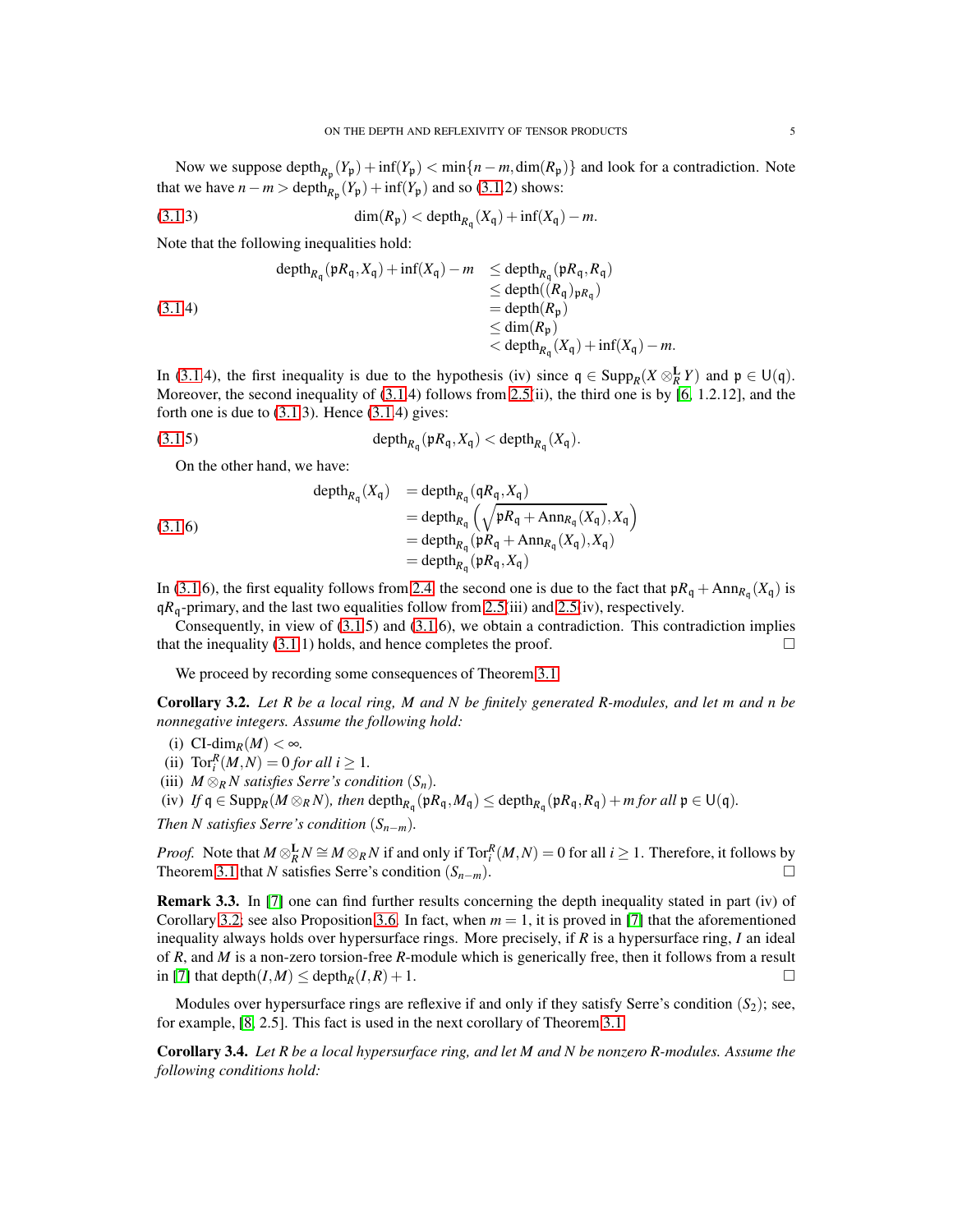<span id="page-5-2"></span>(i) *N has rank.*

(ii) *If*  $q \in \text{Supp}_R(M)$ *, then* depth<sub>*R*q</sub></sub> ( $pR_q$ ,  $M_q$ )  $\leq$  height<sub>*R*</sub>( $p$ ) *for all*  $p \in U(q)$ *. If M* ⊗*<sup>R</sup> N is reflexive, then M and N are both reflexive.*

*Proof.* Assume  $M \otimes_R N$  is reflexive. Then it follows from Theorem [1.1](#page-0-0) that  $Tor_i^R(M,N) = 0$  for all  $i \ge 1$ and *M* is reflexive. Moreover, since *R* is Cohen-Macaulay, the equality depth<sub>*R*q</sub></sub> $(pR_q, R_q)$  = height<sub>*R*</sub> $(p)$ holds for each  $\mathfrak{p}, \mathfrak{q} \in \text{Spec}(R)$  with  $\mathfrak{p} \subseteq \mathfrak{q}$ . Note also CI-dim<sub>*R*</sub>(*M*)  $\lt \infty$  as *R* is a hypersurface; see [2.8\(](#page-2-1)v).<br>Therefore setting  $m = 0$  and  $n = 2$  we conclude from Corollary 3.2 that *N* is ref Therefore, setting  $m = 0$  and  $n = 2$ , we conclude from Corollary [3.2](#page-4-1) that *N* is reflexive.

Recall that the module *N* in Example [1.2](#page-0-1) is not reflexive. Hence, it is worth pointing out that the depth inequality in part (ii) of Corollary [3.4](#page-4-0) does not hold for the module *M* in the example.

<span id="page-5-0"></span>**Example 3.5.** Let *R*, *M* and *N* be as in Example [1.2,](#page-0-1) i.e.,  $R = \mathbb{C}[x, y, z, w]/(xy)$ ,  $M = R/(x)$  and let *N* be the Auslander transpose of  $R/\mathfrak{p}$ , where  $\mathfrak{p} = (y, z, w) \in \text{Spec}(R)$ . Let  $\mathfrak{q} = \mathfrak{m}$ . Then it follows that  $\text{depth}_{R_{\mathfrak{q}}}(\mathfrak{p}R_{\mathfrak{q}},M_{\mathfrak{q}}) = \text{depth}_R(\mathfrak{p},M) = 3 > \text{height}_R(\mathfrak{p}) = 2.$ 

Now our aim is to establish Theorem [1.3,](#page-0-2) advertised in the introduction. First we prove the following general result which seems to be of independent interest.

<span id="page-5-1"></span>Proposition 3.6. *Let R be a local ring and let M be a nonzero R-module. Then the following conditions are equivalent:*

- (i) *Each M-regular sequence is R-regular.*
- (ii) depth<sub>*R*</sub>(*I*,*M*)  $\le$  depth<sub>*R*</sub>(*I*,*R*) *for each ideal I of R*.
- (iii) depth<sub>*R*</sub>( $\mathfrak{p}, M$ )  $\leq$  depth<sub>*R*</sub>( $\mathfrak{p}, R$ ) *for each*  $\mathfrak{p} \in \text{Spec}(R)$ *.*

*Proof.* It follows by definition that (i)  $\implies$  (ii)  $\implies$  (iii). So we proceed and show (iii)  $\implies$  (i)  $\implies$  (i). (iii)  $\implies$  (ii): Write  $\sqrt{I} = \mathfrak{p}_1 \cap ... \cap \mathfrak{p}_n$  for some prime ideals  $\mathfrak{p}_i$ . Then it follows that

(3.6.1)  
\n
$$
\begin{aligned}\n\text{depth}_R(I,M) &= \text{depth}_R(\sqrt{I}, M) \\
&= \inf\{\text{depth}_R(\mathfrak{p}_1, M), \dots, \text{depth}_R(\mathfrak{p}_n, M)\} \\
&\le \inf\{\text{depth}_R(\mathfrak{p}_1, R), \dots, \text{depth}_R(\mathfrak{p}_n, R)\} \\
&= \text{depth}_R(\sqrt{I}, R) \\
&= \text{depth}_R(I, R).\n\end{aligned}
$$

Here in [\(3.6.](#page-5-1)1), the first and the fourth equalities are due to [\[6,](#page-9-8) 1.2.10(b)] (see also [2.5\(](#page-1-0)ii)), the second and third equalities are due to  $[6, 1.2.10(c)]$  $[6, 1.2.10(c)]$ , and the inequality follows by assumption.

(ii)  $\implies$  (i): Let  $\underline{x} = x_1, \ldots, x_n \subseteq \mathfrak{m}$  be an *M*-regular sequence. We will show that this sequence is *R*-regular by induction on *n*.

If  $n = 1$ , then we have  $1 \leq \text{depth}_R((x_1), M) \leq \text{depth}_R((x_1), R)$ , which implies that  $x_1$  is a non zerodivisor on *R*. Hence we assume  $n \ge 2$ . Then, by the induction hypothesis, it follows that  $\underline{x}' = x_1, \dots, x_{n-1}$ is *R*-regular. Thus, we have:

$$
\begin{aligned} \text{depth}_R((x_n), M/(\underline{x}')M) + (n-1) &= \text{depth}_R((\underline{x}), M) \\ &\le \text{depth}_R((\underline{x}), R) \\ &= \text{depth}_R((x_n), R/(\underline{x}')) + (n-1) \end{aligned}
$$

Here in  $(3.6.2)$ , the equalities are due to  $[6, 1.2.10(d)]$ , while the inequality follows by assumption. Therefore, we have

$$
1 \leq \mathrm{depth}_R((x_n), M/(\underline{x}')M) \leq \mathrm{depth}_R((x_n), R/(\underline{x}')R),
$$

which implies that  $x_n$  is a non zero-divisor on  $R/(\underline{x}')R$ , as required.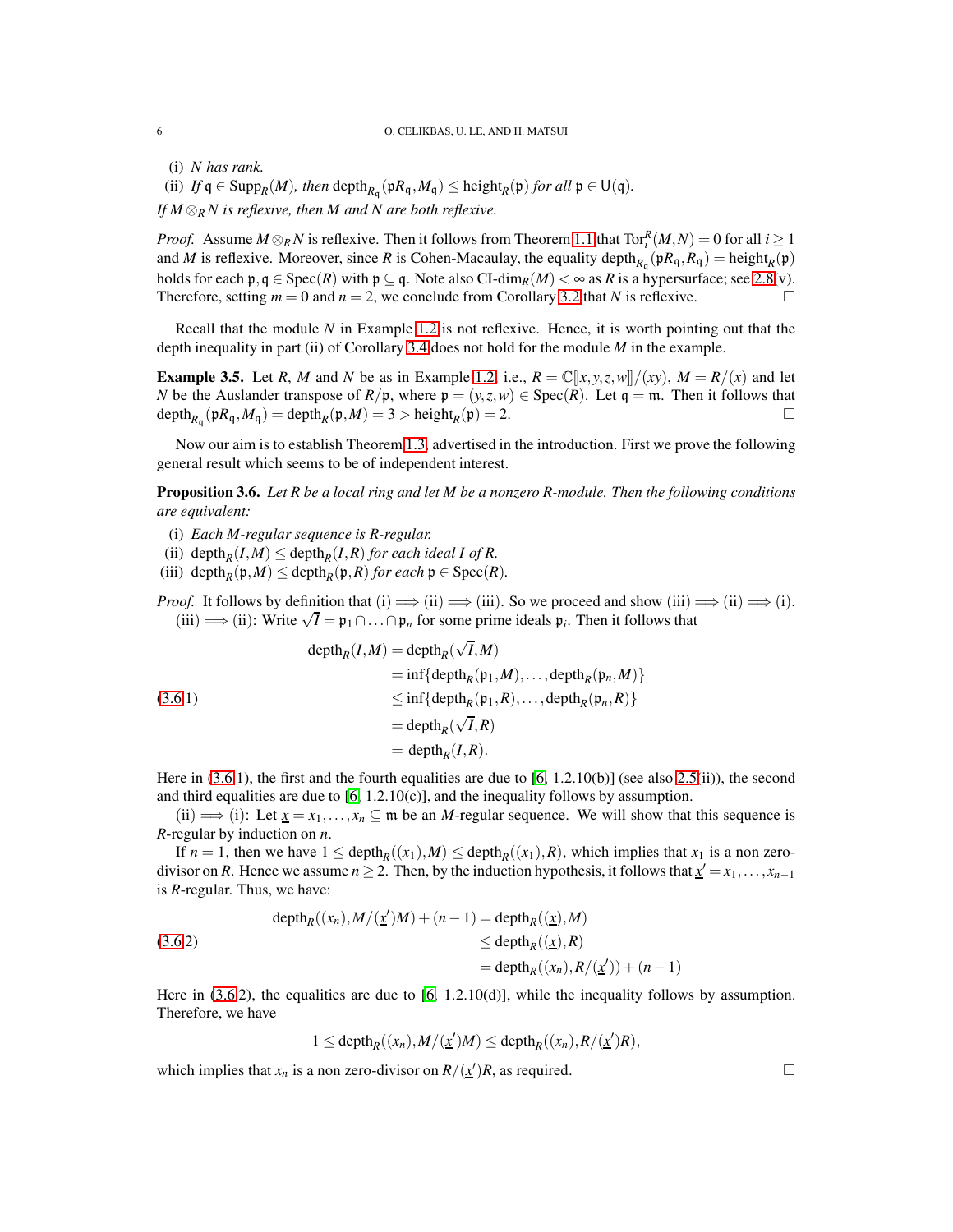<span id="page-6-2"></span>**Remark 3.7.** The equivalent conditions in Proposition [3.6](#page-5-1) hold if and only if, whenever  $x = x_1, \ldots, x_n$ is a sequence of elements in m with  $Tor_1^R(M, R/\underline{x}R) = 0$ , it follows  $Tor_2^R(M, R/\underline{x}R) = 0$ ; see [\[5,](#page-9-10) 2.2].  $\square$ 

The following result is an immediate consequence of Proposition [3.6:](#page-5-1)

<span id="page-6-0"></span>Corollary 3.8. *Let R be a local ring, I an ideal of R, and let M be a nonzero R-module such that*  $\text{Supp}_R(M) = \text{Spec}(R)$ . If depth $_{R_{\mathfrak{p}}}(M_{\mathfrak{p}}) \leq \text{depth}(R_{\mathfrak{p}})$  *for all*  $\mathfrak{p} \in \text{Spec}(R)$  *(e.g., R is Cohen-Macaulay, or* CI-dim<sub>*R*</sub>(*M*) < ∞*), then each M*<sub>p</sub>-regular sequence is  $R_p$ -regular for all  $p \in Spec(R)$ .

*Proof.* We have depth $_R(I, M) = \inf \{ \text{depth}_{R_\mathfrak{p}}(M_\mathfrak{p}) \mid \mathfrak{p} \in V(I) \} \leq \inf \{ \text{depth}(R_\mathfrak{p}) \mid \mathfrak{p} \in V(I) \} = \text{depth}(I, R);$ see [2.5\(](#page-1-0)ii). Hence the result follows from Proposition [3.6.](#page-5-1)

We are now ready to prove Theorem [1.3.](#page-0-2) Let us first note a fact proved in [\[16,](#page-10-0) 2.6]: if the module *M* in Theorem [1.3](#page-0-2) has full support, then *M* and *N* have full support so that a quick application of the depth formula shows that both *M* and *N* satisfy  $(S_2)$ , i.e., both *M* and *N* are reflexive; see also [2.9,](#page-2-2) and [\[8,](#page-9-0) 1.3] for the details. Therefore, the gist of Theorem [1.3](#page-0-2) is the case where  $\text{Supp}_R(M) \neq \text{Spec}(R)$ .

*Proof of Theorem [1.3.](#page-0-2)* Let  $q \in \text{Supp}_R(M)$ . Then, since each  $M_q$ -regular sequence is  $R_q$ -regular by as-sumption, it follows from Proposition [3.6](#page-5-1) that  $\text{depth}_{R_\mathfrak{q}}(\mathfrak{p}R_\mathfrak{q},M_\mathfrak{q}) \le \text{height}_R(\mathfrak{p})$  for all  $\mathfrak{p} \in \text{Spec}(R)$  with  $\mathfrak{p} \subseteq \mathfrak{q}$ . Therefore, we have that depth<sub> $R_{\mathfrak{q}}(\mathfrak{p}R_{\mathfrak{q}},M_{\mathfrak{q}}) \leq \text{height}_{R}(\mathfrak{p})$  for all  $\mathfrak{p} \in U(\mathfrak{q})$ . Consequently, Corol-</sub> lary [3.4](#page-4-0) implies that both *M* and *N* are reflexive.

It is interesting to note that Theorem [1.3](#page-0-2) (and also Theorem [1.1\)](#page-0-0) can fail over rings that are not hypersurfaces. For example, if  $R = k[[t^3, t^4, t^5]]$  and  $N = (t^3, t^4)$ , the canonical module of *R*, Huneke and Wiegand [\[16,](#page-10-0) 4.8] constructs an *R*-module *M* such that  $M \otimes_R N$  is reflexive, but neither *M* nor *N* is reflexive; note that the hypotheses in parts (i) and (ii) of Theorem [1.3](#page-0-2) hold for these modules *M* and *N*. In [\[13,](#page-9-11) 2.1] one can find a similar example over a Gorenstein ring that is not a hypersurface.

## 4. FURTHER REMARKS ON THEOREM [1.3](#page-0-2)

Recall that an *R*-module *M* is called *Tor-rigid* provided that the following condition holds: for each *R*-module *N* satisfying  $Tor_1^R(M,N) = 0$ , one has that  $Tor_2^R(M,N) = 0$ . Examples of Tor-rigid modules are abundant in the literature. For example, if *R* is hypersurface, that is quotient of an unramified regular local ring, and *M* is an *R*-module such that length<sub>*R*</sub> $(M) < \infty$  or  $pd_R(M) < \infty$ , then *M* is Tor-rigid; see [\[16,](#page-10-0) 2.4] and [\[20,](#page-10-6) Theorem 3], respectively. Tor-rigidity condition can impose certain restrictions on the ring in question. For example, Auslander [\[3,](#page-9-12) 4.3] proved that, if *M* is a nonzero Tor-rigid module over a local ring *R*, then each *M*-regular sequence is an *R*-regular sequence. Note, this fact implies that the depth of a nonzero Tor-rigid module is always bounded by the depth of the ring considered.

In 2019 Celikbas, Matsui and Sadeghi [\[9\]](#page-9-1) examined the conclusion of Theorem [1.1](#page-0-0) and studied the reflexivity of tensor products of modules over local hypersurface rings in terms of the Tor-rigidity. Their main result establishes the same conclusion of Theorem [1.3](#page-0-2) for Tor-rigid modules. More precisely, the main result of [\[9\]](#page-9-1) shows that, if *M* and *N* are nonzero modules over a local hypersurface ring *R* such that  $M \otimes_R N$  is reflexive, *M* is Tor-rigid, and *N* has rank, then *M* and *N* are both reflexive; see Theorem [1.1](#page-0-0) and [\[9,](#page-9-1) 3.1]. Therefore, we next give examples and highlight that the Tor-rigidity condition and the condition we study in this paper, namely the condition in part (ii) of Theorem [1.3,](#page-0-2) are independent of each other, in general.

<span id="page-6-1"></span>**Example 4.1.** Let  $R = k[[x, y, z]]/(xy)$  and let  $M = R/(x^2)$ . Then it follows that  $\text{Supp}_R(M) \neq \text{Spec}(R)$ , *M* is not Tor-rigid, and each  $M_p$ -regular sequence is  $R_p$ -regular for all  $p \in \text{Supp}_R(M)$ . We justify these properties as follows:

(i)  $\text{Supp}_R(M) \neq \text{Spec}(R)$ : this is clear since  $(y) \notin \text{Supp}_R(M)$ . In fact, since  $\{(x), (x, y)\}$  is the set of all associated primes of *M*, it follows that  $\text{Supp}_R(M) = \text{V}((x)) \cup \text{V}((x,y)).$ 

(ii) *M* is not Tor-rigid: setting  $N = R/(y)$ , one can check that  $Tor_1^R(M,N) = 0 \neq Tor_2^R(M,N)$ .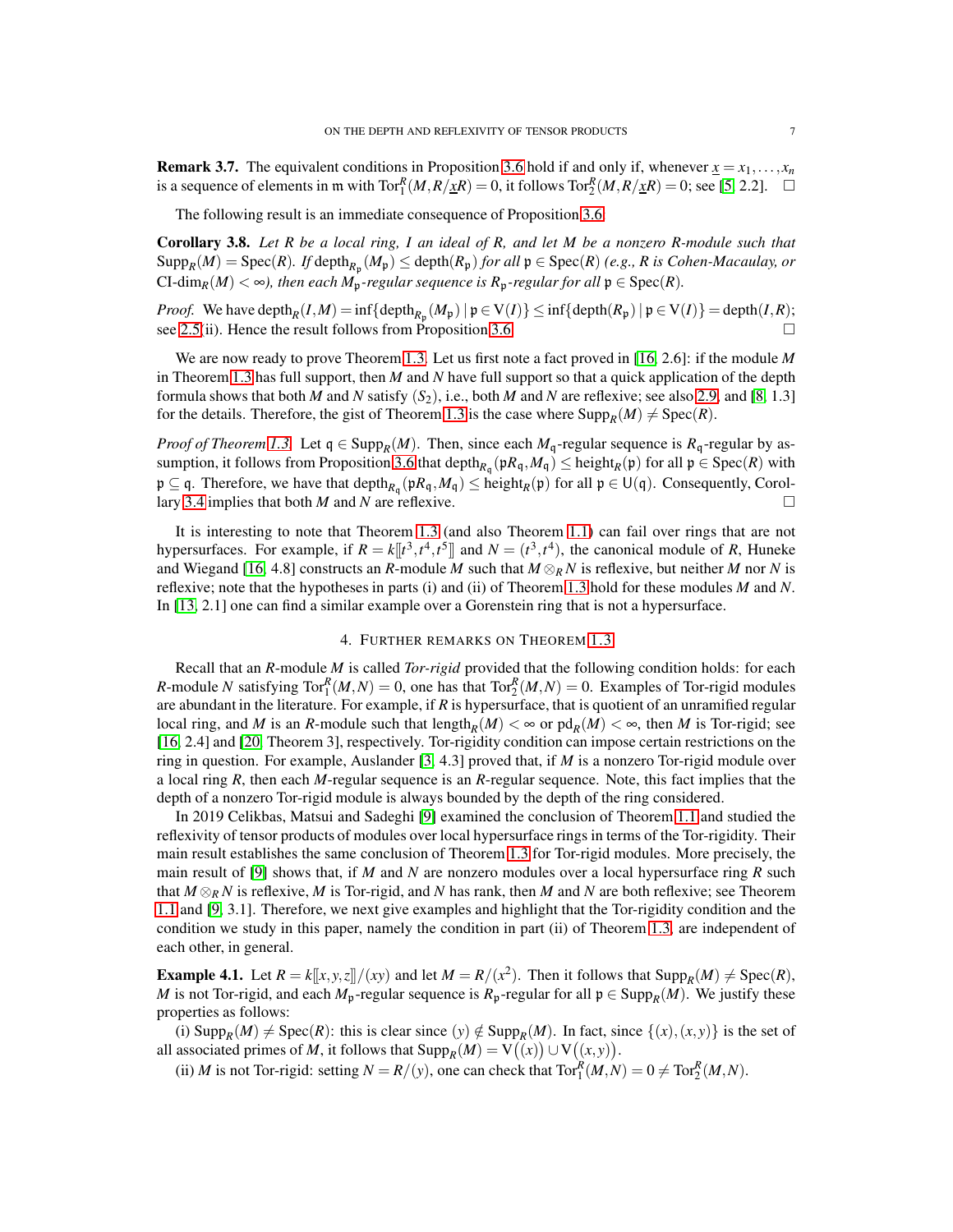<span id="page-7-2"></span>(iii) Each  $M_p$ -regular sequence is  $R_p$ -regular for all  $p \in \text{Supp}_R(M)$ : note, to justify this claim, due to Proposition [3.6,](#page-5-1) we proceed to prove the following claim:

[\(4.1.](#page-6-1)1) If *I* is an ideal of *R* such that  $I \subseteq \mathfrak{p} \in \text{Supp}_R(M)$ , then  $\text{depth}_{R_{\mathfrak{p}}}(IR_{\mathfrak{p}},M_{\mathfrak{p}}) \le \text{height}_{R_{\mathfrak{p}}}(IR_{\mathfrak{p}})$ .

Let  $p \in \text{Supp}_R(M)$  and let *I* be an ideal of *R* such that  $I \subseteq p$ . We look at the height of p, i.e., dim( $R_p$ ).

*Case 1*: Assume height<sub>*R*</sub>( $\mathfrak{p}$ ) = 0. In this case the claim in [\(4.1.](#page-6-1)1) holds as height<sub>*R*p</sub></sub>( $IR_{\mathfrak{p}}$ )  $\leq$  dim( $R_{\mathfrak{p}}$ ) and depth<sub> $R_p$ </sub>  $(IR_p, M_p) \le$  depth $_{R_p}$   $(M_p) \le$  dim $(R_p)$ .

*Case 2*: Assume height<sub>*R*</sub>( $\mathfrak{p}$ ) = 1. We first consider the case where  $\mathfrak{p} = (x, y)$ . As  $\mathfrak{p}$  is an associated prime of *M*, it follows that depth $_{R_p}(IR_p, M_p) \le$  depth $_{R_p}(M_p) = 0$ , and so the claim in [\(4.1.](#page-6-1)1) holds.

Next, we consider the case where  $\mathfrak{p} \neq (x, y)$ . Note, as  $\mathfrak{p} \in \text{Supp}_R(M)$ , we have that  $(x) \subseteq \mathfrak{p}$ . Moreover, in case  $I \subseteq \mathfrak{r} \subsetneq \mathfrak{p}$  for some  $\mathfrak{r} \in \text{Spec}(R)$ , one can observe that  $I \subseteq (x)$ . As depth $R_{(x)}(M_{(x)}) = 0$ , the aforementioned observation and [2.5\(](#page-1-0)ii) yield:

$$
(4.1.2) \qquad \operatorname{depth}_{R_{\mathfrak{p}}}(IR_{\mathfrak{p}},M_{\mathfrak{p}}) = \inf \{ \operatorname{depth}_{R_{\mathfrak{q}}}(M_{\mathfrak{q}}) \mid I \subseteq \mathfrak{q} \subseteq \mathfrak{p} \} = \begin{cases} \operatorname{depth}_{R_{\mathfrak{p}}}(M_{\mathfrak{p}}) \text{ if } I \nsubseteq (x) \\ 0 \text{ if } I \subseteq (x) \end{cases}
$$

As the equalities in [\(4.1.](#page-6-1)2) also hold when *M* is replaced with *R*, the claim in [\(4.1.](#page-6-1)1) holds.

*Case 3*: Assume height<sub>*R*</sub>( $\mathfrak{p}$ ) = 2, i.e.,  $\mathfrak{p} = \mathfrak{m}$ . As depth<sub>*R*</sub>(*I*,*M*)  $\leq$  depth<sub>*R*</sub>(*M*) = 1, to establish the claim in [\(4.1.](#page-6-1)1), it suffices to assume height<sub>*R*</sub>(*I*) = 0 and show that depth<sub>*R*</sub>(*I*,*M*) = 0. We observe, as each element of *I* is a zero-divisor on *R*, that  $I \subseteq (x)$  or  $I \subseteq (y)$ . Thus, we have  $I \subseteq (x, y)$  and hence:

$$
\mathrm{depth}_R(I,M)=\inf\{\mathrm{depth}_{R_{\mathfrak{r}}}(M_{\mathfrak{r}})\mid \mathfrak{r}\in V(I)\}\leq \mathrm{depth}_{R_{(x,y)}}(M_{(x,y)})=0.
$$

This completes the proof of Case 3.  $\Box$ 

<span id="page-7-0"></span>**Example 4.2.** Let  $R = k[[x, y, z, u]]/(xy)$  and let  $M = N \oplus T$ , where  $N = R/(x)$  and *T* is an *R*-module such that  $\dim_R(T) = 0$  and  $\text{pd}_R(T) = \infty$  (e.g.,  $T = k$ ). Then it follows that  $\text{Supp}_R(M) \neq \text{Spec}(R)$ , M is Tor-rigid, and there is an  $M_p$ -regular sequence which is not  $R_p$ -regular for some  $p \in \text{Supp}_R(M)$ . We justify these properties as follows:

(i)  $\text{Supp}_R(M) \neq \text{Spec}(R)$ : this is clear since  $(y) \notin \text{Supp}_R(M)$ .

(ii) *M* is Tor-rigid: to see this assume  $Tor_1^R(M,X) = 0$  for some *R*-module *X*. Then  $Tor_1^R(T,X) = 0$ , and since *T* is Tor-rigid [\[16,](#page-10-0) 2.4], we have that  $Tor_i^R(T, X) = 0$  for all  $i \ge 1$ . This implies *X* is free and hence  $\text{Tor}_{i}^{R}(M,X) = 0$  for all  $i \geq 1$ ; see [\[16,](#page-10-0) 2.5] (or see [2.8\(](#page-2-1)v) and [2.9\)](#page-2-2). Therefore, *M* is Tor-rigid (note also that *N* is not Tor-rigid since  $Tor_1^R(N, R/\gamma R) = 0 \neq R/\mathfrak{p} = Tor_2^R(N, R/\gamma R)$ .

(iii) There is an  $M_p$ -regular sequence which is not  $R_p$ -regular for some  $p \in \text{Supp}_R(M)$ : for this part, let  $\mathfrak{p} = (x, y)$ . Then it follows that  $\mathfrak{p} \in \text{Supp}_R(M)$  and  $M_{\mathfrak{p}} \cong N_{\mathfrak{p}}$ . Hence, *y* is a non zero-divisor on  $M_{\mathfrak{p}}$ . On the other hand, as  $x \neq 0$ ,  $y \neq 0$  and  $xy = 0$  in  $R_p$ , we see that *y* is a zero-divisor on  $R_p$ . Thus,  $\{y\}$  is an  $M_p$ -regular sequence which is not  $R_p$ -regular.

The modules considered in Examples [4.1](#page-6-1) and [4.2](#page-7-0) do not have full support. Next, in Example [4.3,](#page-7-1) we look at a module *M* that has full support and observe, even for such a module, Tor-rigidity condition is distinct from the condition stated in part (ii) of Theorem [1.3.](#page-0-2)

<span id="page-7-1"></span>**Example 4.3.** Let  $R = k[[x, y, z, u]]/(xu - yz)$  and let  $M = (x, y) = \Omega(R/(x, y))$ . Then each  $M_p$ -regular sequence is  $R_p$ -regular because  $\text{Supp}_R(M) = \text{Spec}(R)$ ; see Corollary [3.8.](#page-6-0) Furthermore, it follows that  $Tor_1^R(M,M) = 0 \neq k = Tor_2^R(M,M)$ , and hence *M* is not Tor-rigid.

One can also construct examples similar to Example [4.3](#page-7-1) over rings that are not hypersurfaces.

**Example 4.4.** Let *R* be a Cohen-Macaulay local ring with canonical module  $\omega$  such that  $\omega \ncong R$ ; for example,  $R = k[[t^3, t^4, t^5]]$  and  $\omega = (t^3, t^4)$ . Then *M* is not Tor-rigid; see, for example, [\[26,](#page-10-7) 4.13(i)]. On the other hand, each  $M_p$ -regular sequence is  $R_p$ -regular for all  $p \in Spec(R)$ ; see Corollary [3.8.](#page-6-0)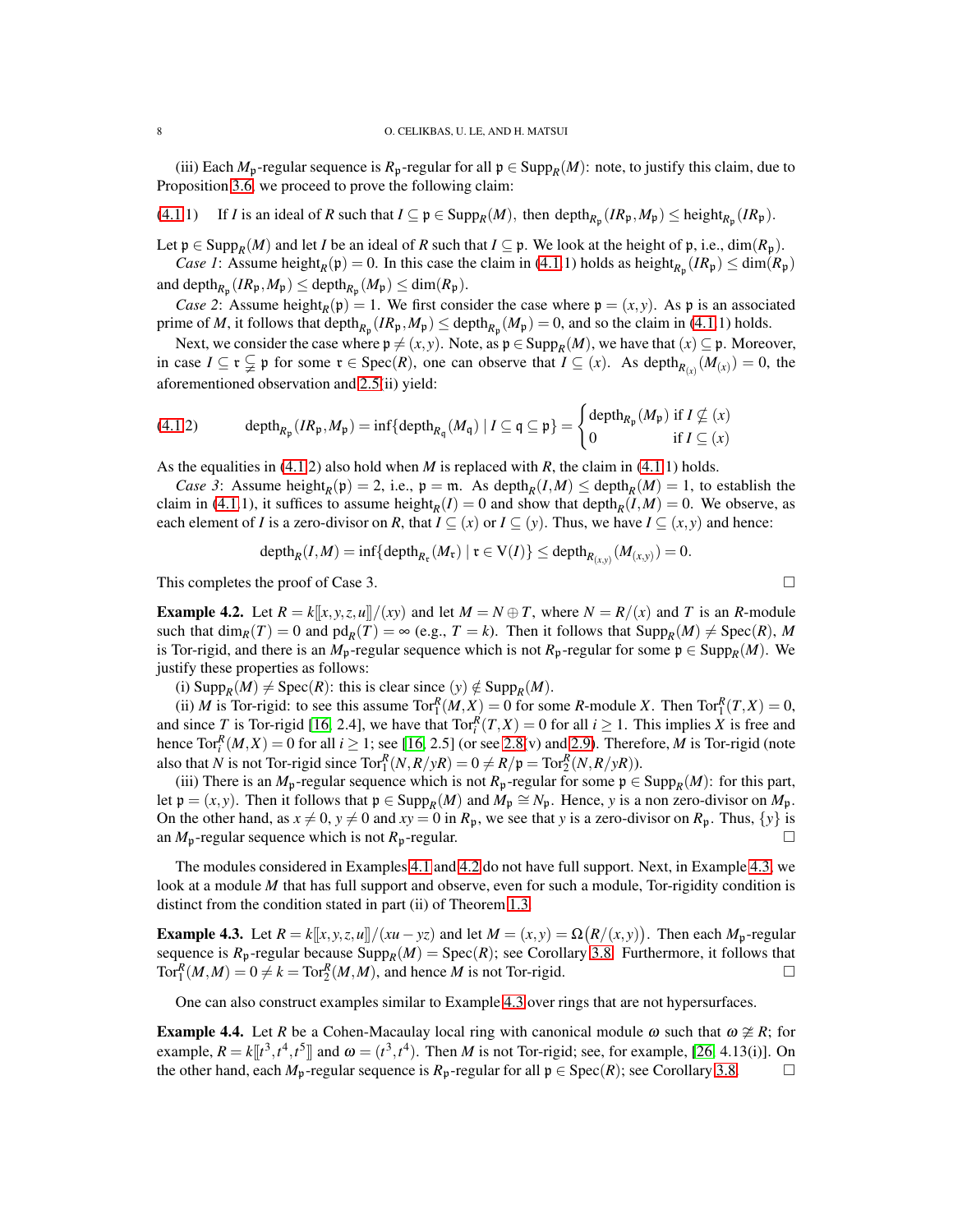<span id="page-8-3"></span>It is well-known that the Tor-rigidity property does not localize, in general. For example, if *M* is the module considered in Example [4.2,](#page-7-0) then *M* is Tor-rigid over *R*, but  $M_p$  is not Tor-rigid over  $R_p$ . Furhermore, the same example also shows that the condition we consider in part (ii) of Theorem [1.3](#page-0-2) does not localize in general, too. It seems worth summarizing these observations as a separate remark; see also Proposition [3.6.](#page-5-1)

<span id="page-8-1"></span>Remark 4.5. Let *R* be a local ring and let *M* be a nonzero *R*-module. Consider the following conditions.

- (i) *M* is Tor-rigid over *R*.
- (ii)  $M_p$  is Tor-rigid over  $R_p$  for all  $p \in \text{Supp}_R(M)$ .
- (iii) Each *M*-regular sequence is *R*-regular.
- (iv) Each  $M_p$ -regular sequence is  $R_p$ -regular for all  $p \in \text{Supp}_R(M)$ .

Then we have:

(i) 
$$
\overbrace{(\begin{array}{c}\n\text{(i)} \\
\text{(ii)}\n\end{array})}^{(1)}\n\overbrace{(\begin{array}{c}\n\text{(ii)} \\
\text{(iii)}\n\end{array})}^{(1)}\n\overbrace{(\begin{array}{c}\n\text{(iii)} \\
\text{(iv)}\n\end{array})}^{(1)}\n\overbrace{(\begin{array}{c}\n\text{(iv)}\n\end{array})}^{(1)}\n\overbrace{(\begin{array}{c}\n\text{(iv)}\n\end{array})}^{(1)}\n\overbrace{(\begin{array}{c}\n\text{(iv)}\n\end{array})}^{(1)}
$$

The implications in the above diagram can be justified as follows:

- (1) and (7): see [\[3,](#page-9-12) 4.3].
- (2) and (8): see the module *M* in Example [4.3.](#page-7-1)
- (3): see the module *M* in Example [4.2.](#page-7-0)
- (4) and (5): these follow by definition.
- (6): in view of [\[3,](#page-9-12) 4.3], see the module *M* in Example [4.2.](#page-7-0)

#### APPENDIX A. AN APPLICATION OF THEOREM [1.1](#page-0-0)

In this appendix, we give an application of Theorem [1.1,](#page-0-0) and provide a criterion for tensor products of prime ideals to be reflexive over hypersurface rings. More precisely, we prove in Corollary [A.4](#page-9-4) that, if *R* be a hypersurface ring that is not a domain, and the tensor product of two prime ideals is refexive, then both of the primes considered must be minimal. Our result, which seems to be new, is based on the following observations of Asgharzadeh [\[2,](#page-9-3) 5.1 and 5.5]; see also [\[22,](#page-10-8) II.3.3].

<span id="page-8-0"></span>**Remark A.1.** Let *R* be a commutative Noetherian ring, and let  $\mathfrak{p} \in \text{Spec}(R)$ . Assume  $\mathfrak{p}^{(n)} \neq 0$  for some  $n \ge 1$ , where  $\mathfrak{p}^{(n)} = \mathfrak{p}^n R_{\mathfrak{p}} \cap R$  denotes the *n*th *symbolic power* of  $\mathfrak{p}$ . Set  $M = R/\mathfrak{p}^{(n)}$ .

- (i) Assume *M* is Tor-rigid over *R*. Then each non zero-divisor on *M* is a non zero-divisor on *R* so that the canonical map  $R \to R_p$  is injective; see Remark [4.5.](#page-8-1) Hence, *R* is a domain if  $R_p$  is a domain.
- (ii) Assume  $pd_R(M) < \infty$ . Then each non zero-divisor on *M* is a non zero-divisor on *R* so that the canonical map  $R \to R_p$  is injective; see [\[23\]](#page-10-9), [\[24,](#page-10-10) 6.2.3]. Also, *R* is a domain as  $R_p$  is regular.
- (iii) Assume  $id_R(M) < \infty$ . Then it follows that *R* is Gorenstein [\[22,](#page-10-8) II.5.3] so that  $pd_R(M) < \infty$ . Hence, part (ii) implies that *R* is a domain.

<span id="page-8-2"></span>Proposition A.2. *Let R be a local hypersurface ring which is not a domain, and let M be a nonzero R*-module. Let  $\mathfrak{p} \in \text{Spec}(R)$  such that  $\text{height}_R(\mathfrak{p}) \geq 1$  and  $\mathfrak{p}^{(n)} \neq 0$  for some  $n \geq 1$ . Set  $N = \Omega^r(R/\mathfrak{p}^{(n)})$ *for some r*  $\geq$  0. Assume M  $\otimes_R N$  is reflexive. Then it follows that r  $\geq$  1, both M and N are reflexive, and  $\text{pd}_R(M) < \infty = \text{pd}_R(N)$ . Moreover, if M is not free, then M has rank at least two.

*Proof.* As  $M \otimes_R N$  is a nonzero torsion-free *R*-module, we observe that neither *M* nor *N* can be torsion. This implies that  $r \ge 1$ . Note, since p has positive height, it follows that  $R/\mathfrak{p}$  is torsion, i.e.,  $R/\mathfrak{p}$  has rank zero. Thus *N* has rank, and so the conclusions of Theorem [1.1](#page-0-0) hold.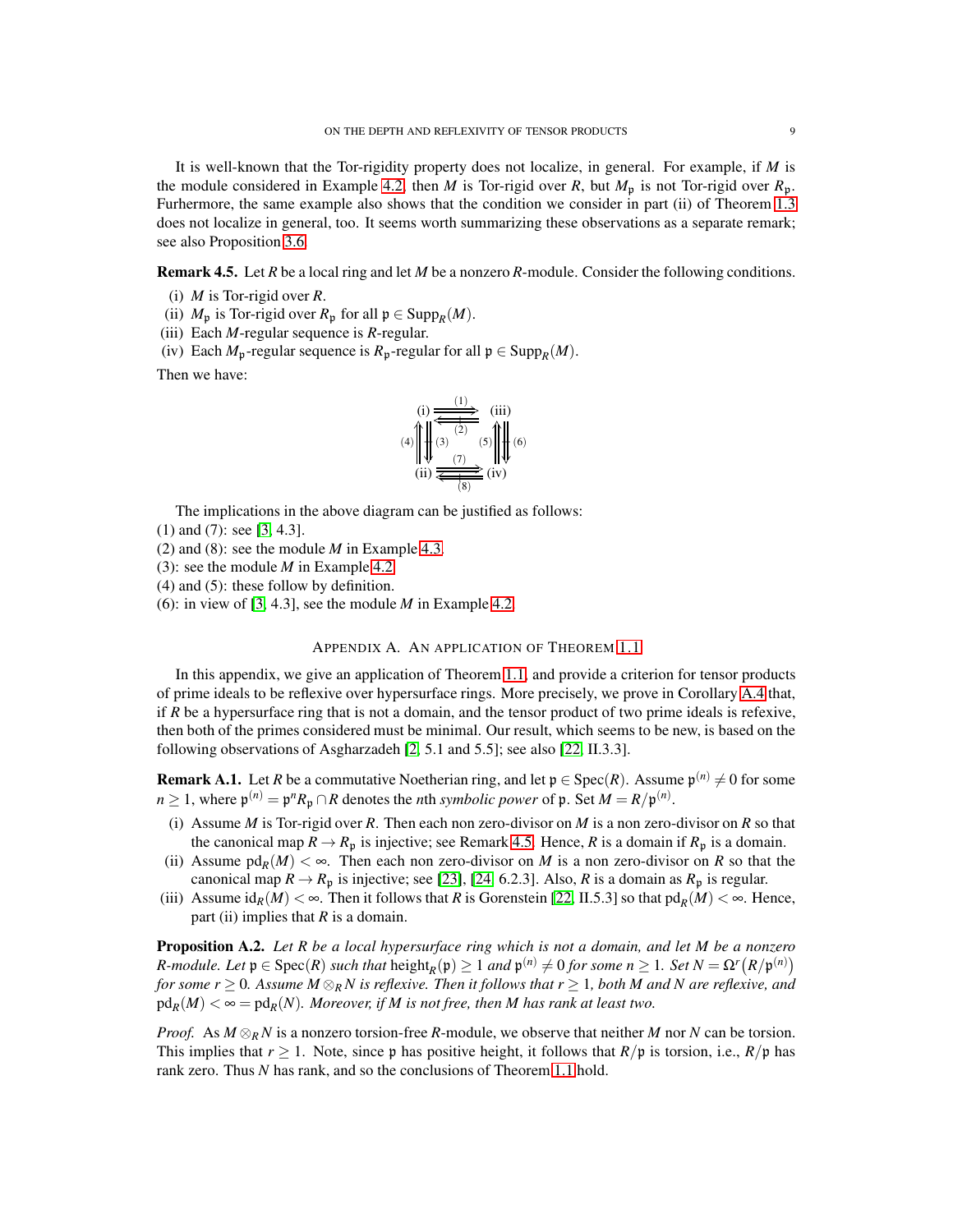<span id="page-9-15"></span>We know, by Theorem [1.1,](#page-0-0) that  $pd_R(M) < \infty$  or  $pd_R(N) < \infty$ . However, if  $pd_R(N) < \infty$ , then  $pd_R(R/p^{(n)}) < \infty$  and this forces *R* to be a domain; see part (ii) of Remark [A.1.](#page-8-0) Therefore, we have that  $\text{pd}_R(M) < \infty = \text{pd}_R(N)$ .

Notice, since both *M* and *N* have rank, both of these modules have full support. Consequently, Theorem [1.1](#page-0-0) implies that both *M* and *N* are reflexive; see [\[8,](#page-9-0) 1.3].

Now assume *M* is not free. Then, since *M* is reflexive, it follows that  $pd_R(M) \geq 3$ . Hence, as *M* is a second syzygy module, the syzygy theorem of Evans and Griffith [\[14,](#page-10-11) 1.1] (see also [\[1\]](#page-9-13), [\[6,](#page-9-8) 9.5.6], and [\[21\]](#page-10-12)) forces *M* to have rank at least two.

The positive height assumption on the prime ideal considered in Proposition [A.2](#page-8-2) cannot be removed.

<span id="page-9-14"></span>**Example A.3.** Let  $R = k[[x, y]]/(xy)$ ,  $p = (x)$ , and let  $q = (y)$ . Then p and q are the minimal prime ideals of *R*. Set  $M = R/(x^2)$  and  $N = \Omega(R/\mathfrak{p})$ . Then  $\text{pd}_R(M) = \infty$ , but  $M \otimes_R N \cong N$  is a reflexive *R*-module.

The next corollary of Proposition [A.2](#page-8-2) yields the criterion we seek concerning the tensor products of prime ideals over local hypersurface rings:

<span id="page-9-4"></span>**Corollary A.4.** *Let R be a local hypersurface ring that is not a domain, and let*  $\mathfrak{p}, \mathfrak{q} \in \text{Spec}(R)$ *. Assume*  $p^{(r)} \neq 0$  and  $p^{(s)} \neq 0$  for some  $r \geq 1$  and  $s \geq 1$ . If  $p$  or  $q$  has positive height, then  $p^{(r)} \otimes_R q^{(s)}$  is not a *reflexive R-module. Therefore, if* p⊗*<sup>R</sup>* q *is reflexive, then both* p *and* q *are minimal primes.*

In view of Corollary [A.4,](#page-9-4) it is worth noting that the tensor product of two minimal prime ideals over a non-domain hypersurface ring may, or may not, be reflexive.

Example A.5. Let *R*, p and q be as in Example [A.3.](#page-9-14) Then p and q are the minimal prime ideals of *R*. It follows that  $\mathfrak{p} \cong R/(y)$  and  $\mathfrak{p} \otimes_R \mathfrak{p} \cong \mathfrak{p}$  are reflexive *R*-modules. On the other hand, the tensor product  $\mathfrak{p} \otimes_R \mathfrak{q} \cong k$  is not reflexive.

#### ACKNOWLEDGEMENTS

The authors thank Mohsen Asgharzadeh and Greg Piepmeyer for their comments and suggestions on an earlier version of the manuscript. We also thank Arash Sadeghi for pointing us the rank conclusion in Proposition [A.2.](#page-8-2)

#### **REFERENCES**

- <span id="page-9-13"></span><span id="page-9-3"></span>[1] Yves André, *La conjecture du facteur direct*, Publ. Math. Inst. Hautes Études Sci. 127 (2018), 71–93. [10](#page-9-15)
- <span id="page-9-12"></span>[2] Mohsen Asgharzadeh, *A note on Cohen-Macaulay descent*, preprint. Posted at arXiv:2011.04525v3 (2021). [2,](#page-1-3) [9](#page-8-3)
- <span id="page-9-6"></span>[3] Maurice Auslander, *Modules over unramified regular local rings*, Illinois J. Math. 5 (1961), 631–647. [7,](#page-6-2) [9](#page-8-3)
- [4] Luchezar L. Avramov, Vesselin N. Gasharov, and Irena V. Peeva, *Complete intersection dimension*, Inst. Hautes Études Sci. Publ. Math. (1997), no. 86, 67–114 (1998). [3](#page-2-3)
- <span id="page-9-10"></span>[5] Kamal Bahmanpour, *Regular sequences and vanishing of the homological functors*, J. Algebra Appl. 17 (2018) (2018), no. 11, 1850220 1–10. [7](#page-6-2)
- <span id="page-9-8"></span>[6] Winfried Bruns and Jürgen Herzog, *Cohen-Macaulay rings*, Cambridge Studies in Advanced Mathematics, vol. 39, Cambridge University Press, Cambridge, 1993. [5,](#page-4-2) [6,](#page-5-2) [10](#page-9-15)
- <span id="page-9-9"></span><span id="page-9-0"></span>[7] Olgur Celikbas, Uyen Le, and Hiroki Matsui, *An extension of a depth inequality of Auslander*, Preprint, 2021. [5](#page-4-2)
- [8] Olgur Celikbas and Greg Piepmeyer, *Syzygies and tensor product of modules*, Math. Z. 276 (2014), no. 1-2, 457–468. [1,](#page-0-3) [3,](#page-2-3) [5,](#page-4-2) [7,](#page-6-2) [10](#page-9-15)
- <span id="page-9-1"></span>[9] Olgur Celikbas, Arash Sadeghi, and Hiroki Matsui, *On an example concerning the second rigidity theorem*, To appear in Contemp. Math. (posted at arXiv:1908.02167) (2021). [1,](#page-0-3) [2,](#page-1-3) [7](#page-6-2)
- <span id="page-9-2"></span>[10] Olgur Celikbas and Ryo Takahashi, *On the second rigidity theorem of Huneke and Wiegand*, Proc. Amer. Math. Soc. 147 (2019), no. 7, 2733–2739. [1](#page-0-3)
- <span id="page-9-5"></span>[11] Lars Winther Christensen, *Gorenstein dimensions*, Lecture Notes in Mathematics, vol. 1747, Springer-Verlag, Berlin, 2000. [2](#page-1-3)
- <span id="page-9-7"></span>[12] Lars Winther Christensen and David A. Jorgensen, *Vanishing of Tate homology and depth formulas over local rings*, J. Pure Appl. Algebra 219 (2015), no. 3, 464–481. [3](#page-2-3)
- <span id="page-9-11"></span>[13] Petra Constapel, *Vanishing of Tor and torsion in tensor products*, Comm. Algebra 24 (1996), no. 3, 833–846. [7](#page-6-2)